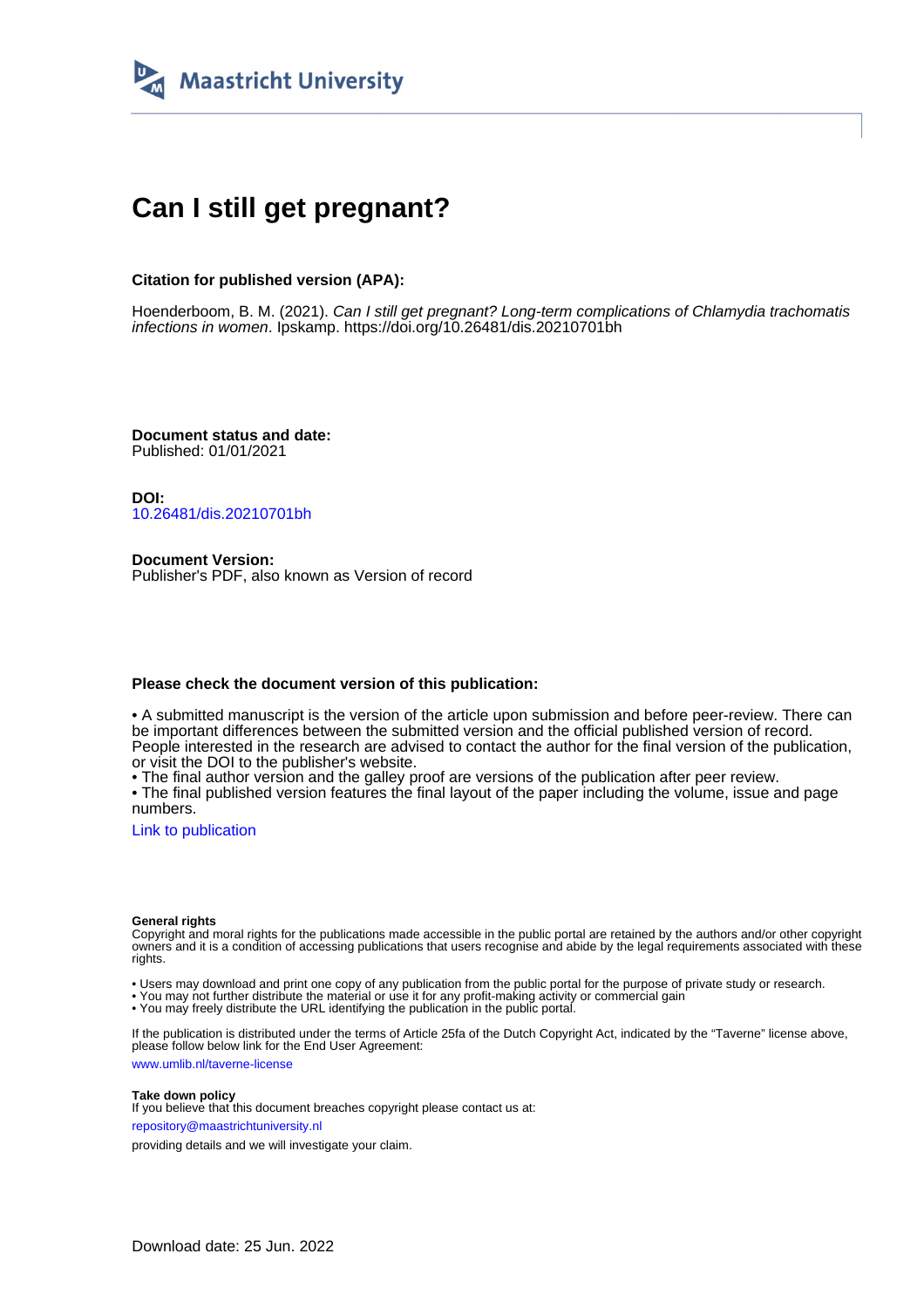# **Impact paragraph**

*Chlamydia trachomatis* (hereafter referred to as 'chlamydia') is the most common bacterial sexually transmitted infection (STI) among young women. The infection can result in pelvic inflammatory disease (PID), leading to severe complications, such as prolonged time to pregnancy, ectopic pregnancy, and tubal factor infertility. The natural history of chlamydia has been studied for decades, but questions remain and challenges in studying the natural history of chlamydia are not easily resolved. The risk of and risk factors for complications following a chlamydia infection had not been assessed in a long-term prospective cohort study. Therefore, the Netherlands Chlamydia Cohort Study was set up to estimate the risk and risk factors for these reproductive tract problems in women with and without a previous chlamydia infection. Almost 6,000 women participated and were followed for five to ten years. We found that having had a chlamydia infection increased the risk for PID and tubal factor infertility by two to four times and slightly increased the time to pregnancy when compared to women without a previous chlamydia infection. However, complications following chlamydia infections were rare; PID was found in five percent and tubal factor infertility only in one percent of chlamydia positive women. Furthermore, the overall pregnancy chances were similar for women with and without a previous chlamydia infection.

These conclusions together with the set up of the cohort helped in estimating more robust risk estimates for late complications following chlamydia infections. The longitudinal cohort design; building on a previous study (from 2008-2011 that included 60,000 women), long-term follow-up (>ten years) and the extensive manner in which previous chlamydia infections was determined overcome many limitations previously mentioned in studies estimating the risk for late complications following chlamydia infections. Moreover, the results are supportive and contribute highly to the discussion of a new proposed chlamydia control approach concerning testing and treating infections: *shifting the focus from preventing chlamydia infections to preventing chlamydia complications*. The reason for extensive chlamydia testing is primarily to prevent the spread of chlamydia infections by interfering transmission and to prevent women from severe complications related to a chlamydia infection. But despite a sharp increase in chlamydia testing over the past decades, chlamydia background prevalence remained similar over the last twenty years. PID, ectopic pregnancy and tubal factor infertility is not monitored in a standard and frequent manner, which makes it difficult to assess if the current chlamydia control results in less cases of PID, ectopic pregnancies or tubal factor infertility. In some ecological studies a decline in PID or ectopic pregnancy cases was seen, however declines in these outcomes were also seen in countries with minimum or no systematic chlamydia screening. This information combined with the results from the thesis, which showed low risks for complications, do not support extensive (and therefore expensive) chlamydia testing.

A shift in chlamydia control approach from preventing chlamydia infections to preventing chlamydia complications will have a major impact. Extensive chlamydia testing can be shifted to more targeted chlamydia testing. Targeted testing will be based on risk factors that identify women at highest risk of chlamydia related complications. These risk factors can be based on demographics, infection characteristics, immunological factors and genetic factors. This thesis provides several risk factors